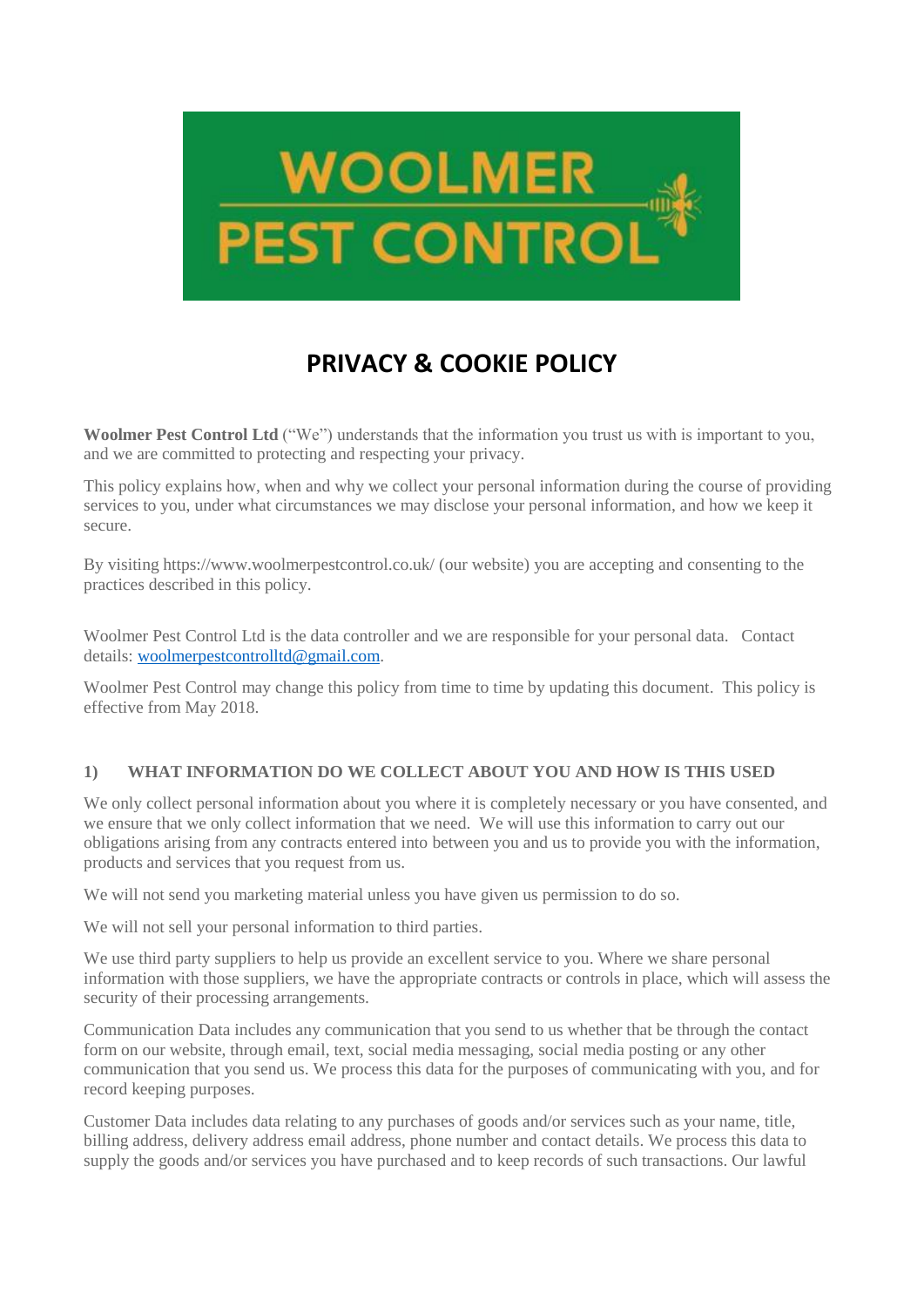ground for this processing is the performance of a contract between you and us and/or taking steps at your request to enter into such a contract.

Technical Data includes data about your use of our website and online services such as your IP address, your login data, details about your browser, length of visit to pages on our website, page views and navigation paths, details about the number of times you use our website, time zone settings and other technology on the devices you use to access our website. The source of this data is from our analytics tracking system. We process this data to analyse your use of our website and other online services, to administer and protect our business and website, to deliver relevant content and advertisements to you and to understand the effectiveness of our advertising.

Marketing Data includes data about your preferences in receiving marketing from us and your communication preferences.

We process this data to help us deliver relevant website content or business updates which also helps to measure or understand the effectiveness of our advertising. Consent will be gained in the first instance and preferences outlined for the types of communication you wish to receive.

We may use Customer Data, User Data, Technical Data and Marketing Data to deliver relevant website content and advertisements to you (including Facebook adverts or other display advertisements) and to measure or understand the effectiveness of the advertising we serve you.

#### **2) DISCLOSURE OF YOUR INFORMATION**

We may share your information with the third parties set out below:

- Suppliers and sub-contractors for the performance of any contract we enter into with them or you.
- Professional advisers including auditors, accountants, lawyers and insurers.
- Our service providers and agents or third parties which process information on our behalf (e.g. Analytics and search engine providers that assist us in the improvement and optimisation of our site).
- Third parties where you have a relationship with that third party and you have consented to us sending information (for example social media sites or other third party application providers).
- Third party platform advertising Where you respond to communications we post on third-party platforms (such as Facebook, Google and Twitter), we may also share your information with those third parties in order to serve targeted advertising/content to you via the relevant third party platform based on your profile/interests. Your information is used by the third-party platform provider to identify your account and serve advertisements to you. You can control what advertisements you receive via the privacy settings on the relevant provider's platform and you should consult the third party's help/support centre for more information.
- Government bodies in the event of reporting processing activities.
- Should we decide to sell any business assets, in which case we may disclose your personal data to the prospective buyers of such business or assets.

# **3) SECURITY OF PERSONAL DATA**

We will keep your information secure by taking appropriate technical and organisational measures against its unauthorised or unlawful processing and against its accidental loss, destruction or damage. We will do our best to protect your personal information but we cannot guarantee the security of your information which is transmitted to our website, applications or services or to other website, applications and services via an internet or similar connection.

Any employee processing your personal data will be acting on our instructions, and all data will remain confidential.